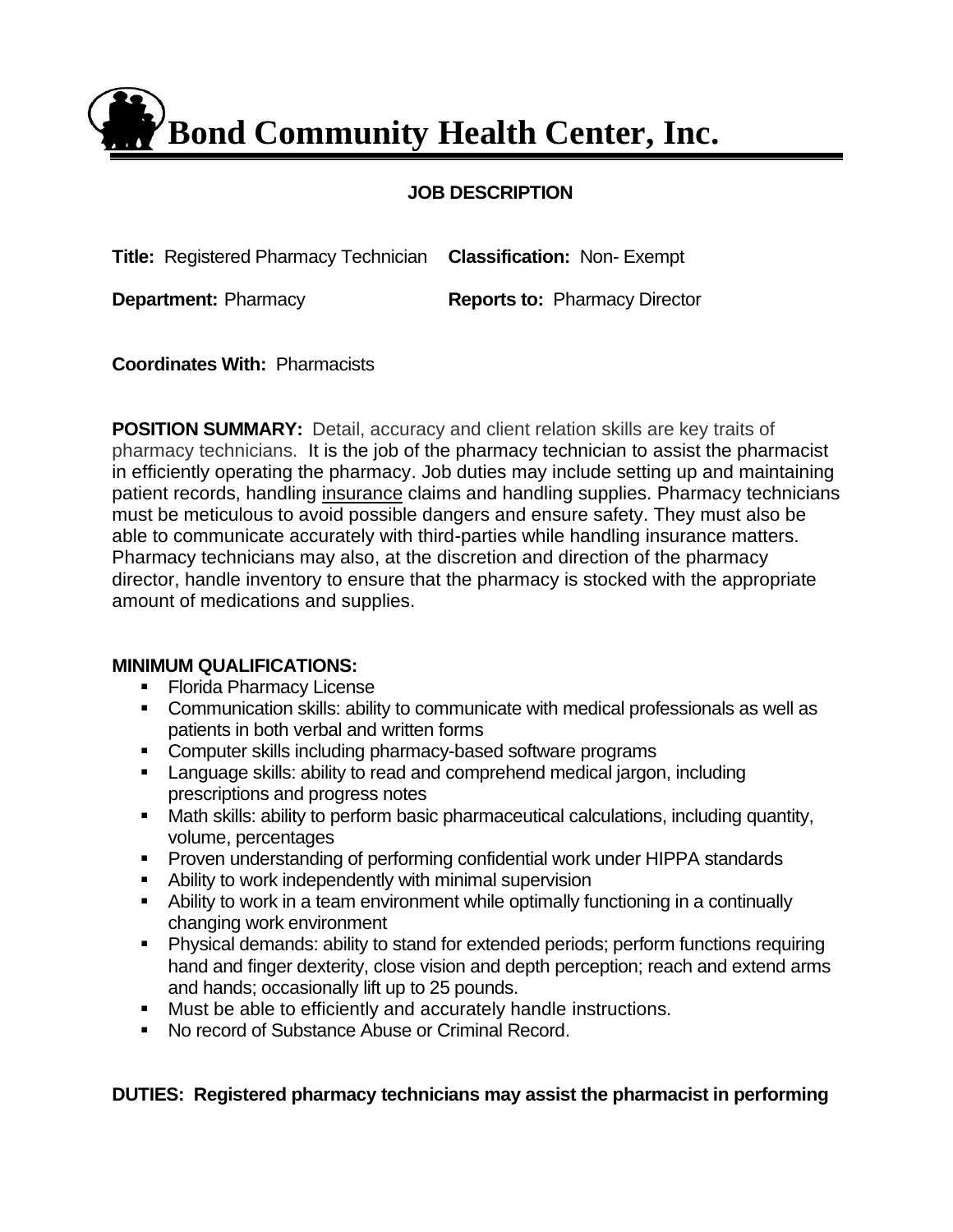## **the following tasks**

- 1. Comply with Florida Board of Pharmacy and rules and regulations
- 2. Retrieve prescription files, patient files and profiles and other such records pertaining to the practice of pharmacy
- 3. Data entry
- 4. Label preparation, price and fill prescriptions
- 5. Count, weigh, measure, pour and compound prescription medication or stock legend drugs and controlled substances, including the filling of unit dose and automated medication system
- 6. Initiate communication to a prescribing practitioner or their medical staff (or agents) regarding patient prescription refill authorization requests. Prescription refill means the dispensing of medications pursuant to a prescriber's authorization provided on the original prescription
- 7. Insurance claims
- 8. Inventory stock medication and over the counter medications and supplies and act as cashier
- 9. Initiate communication to confirm the patient's name, medication, strength, quantity, directions and date of last refill
- 10. Initiate communication to a prescribing practitioner or the medical (or agent) to obtain clarification on missing or illegible dates, prescriber name, brand/generic preference, quantity, DEA registration number or license numbers
- 11.May accept authorization for a prescription renewal. Prescription renewal means the dispensing of medication pursuant to a practitioner's authorization to fill an existing prescription that has no refill remaining

Registered pharmacy technicians shall not:

1. Receive new verbal prescriptions or any change in the medication, strength or directions

2. Interpret a prescription or medication order for therapeutic acceptability and appropriateness

- 3. Conduct a final verification of dosage and directions
- 4. Engage in prospective drug review
- 5. Provide patient counseling
- 6. Monitor prescription usage
- 7. Override clinical alerts without first notifying the pharmacist

# **OTHER RESPONSIBILITIES INCLUDE:**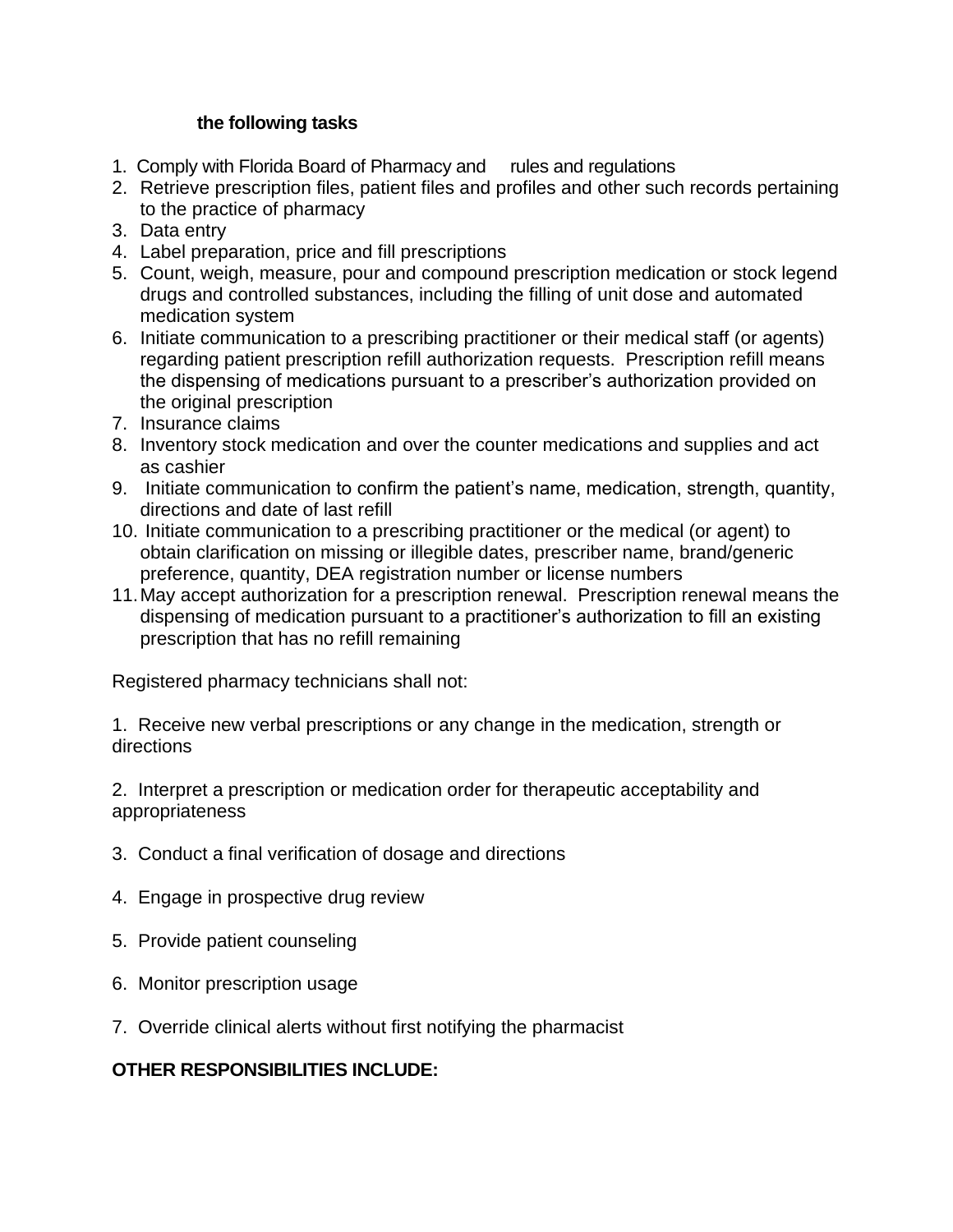- 1. All registered pharmacy technicians shall identify themselves as registered pharmacy technicians by wearing a type of identification badge that is clearly visible which specifically identifies the employee by name and by status as a "registered pharmacy technicians"
- 2. Work with other technicians in the same environment as well as with multiple pharmacists.
- 3. All registered pharmacy technicians shall state their names and verbally identify themselves as registered pharmacy technicians in the context of telephone or other forms of communication

## **WORKING CONDITIONS:**

- Is subject to frequent interruptions.
- Works in an office environment for long periods of time.
- Spend quite a bit of time on their feet, working behind pharmacy counter
- May need to use ladders and move heavy boxes.
- May work on the weekends or in the evenings.
- May be called upon to work beyond normal working hours and in other positions temporarily, when necessary.
- Communicates with team members, other staff members and representatives of other organizations.

## **SUPERVISION RECEIVED:**

■ Pharmacy Director On duty pharmacist

## **SUPERVISION GIVEN:**

Not Applicable

## **COMPLEXITY:**

- Requires ability to think independently and respond quickly to a variety of demands.
- Must be able to work within a multicultural environment.

## **INTEGRITY AND TRUST:**

Is widely trusted; is seen as a direct truthful individual, can present the unvarnished truth in an appropriate and helpful manner, keeps confidences, admits mistakes, doesn't misrepresent him/herself for personal gain.

## **MISSION INTEGRATION:**

Adheres to the Mission of the BCHC during both good and bad times; is dedicated to meeting the expectations and requirements of the BCHC mission (provide quality services in